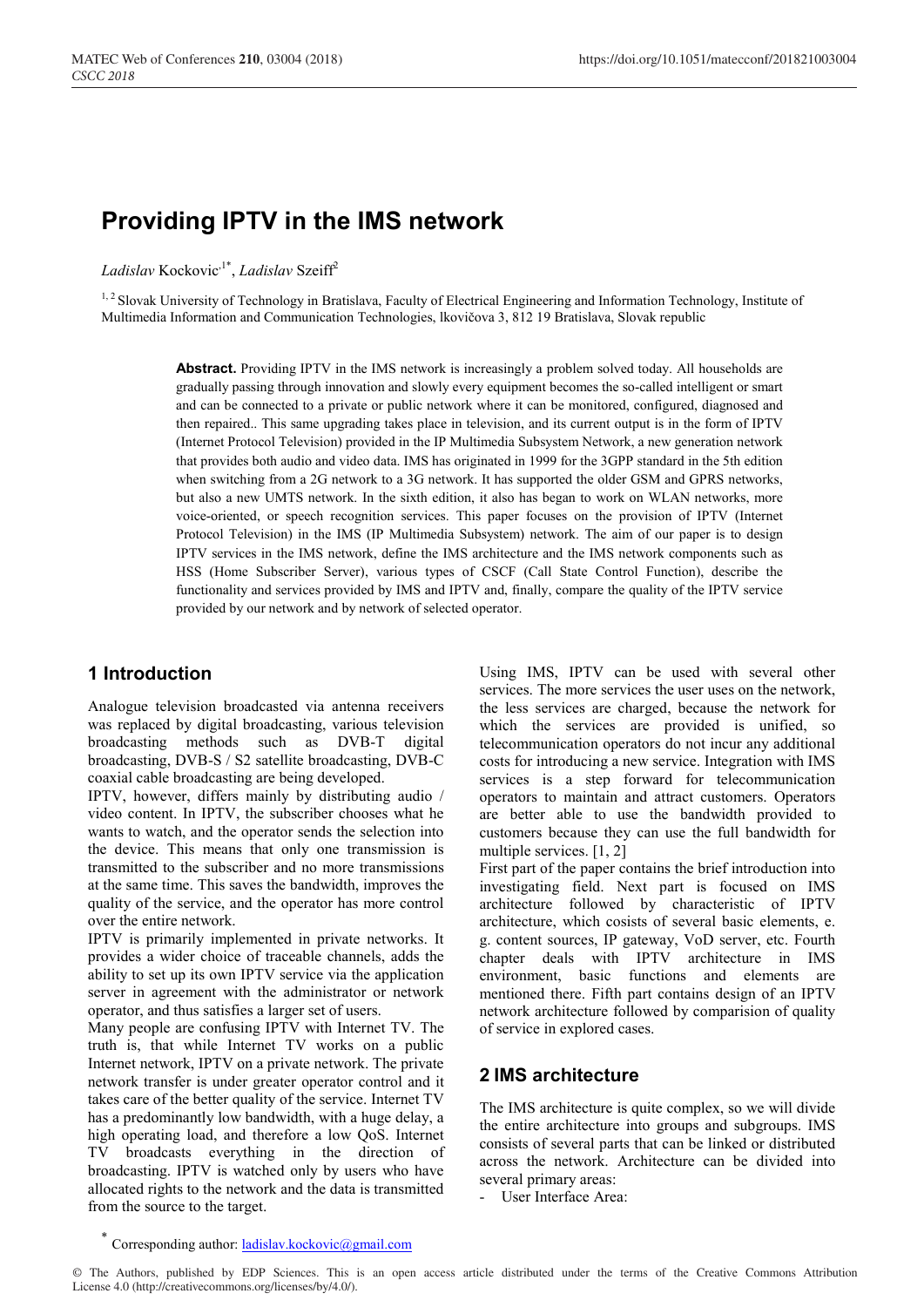Part of the architecture placed on the user side - the endpoint.

Access layer:

This is part of the architecture through which an overall network approach is implemented.

- Control layer:
- Provides all IMS core features.
- Application layer: Provides end-user access to a full-service web site and network controls. [3, 4]

# **3 IPTV architecture**

The source signal is captured on the so-called operator's main distribution station, and then is resent to the local servers via the OSI transport layer. Next, it goes to a DSLAM (Digital Subscriber Line Access Multiplexer) DSLAM or Optical Line Termination (OLT), [5] depending on whether it is a digital subscriber line xDSL (x Digital Subscriber Line) or fiber optic connections, up to users. The user can choose anytime and any broadcast station. [6, 7]

#### **3.1 Content sources**

For example, terrestrial broadcasters transmitting DVB-T signals, satellite or cable transmitters can be understood as content sources. The transmitted signal is transmitted to the receiving devices or antennas, the entire signal is sampled, encoded, and the multicast begins to send. [8]

#### **3.2 DVB – IP Gateway**

The gateway is decoding the incoming signal and transmitting it in the form of audio / video. Can handle over 100 TV stations. It works as encoder, decoder, router and provides signal transmission. [8, 9]

#### **3.3 Conditional access system**

It handles content encryption using a Common Scrambling Algorithm (CSA) encryption coming from a DVB-IP gateway or Video on Demand (VOD) server to ensure unprotected transmission. Only users with the appropriate key and pre-paid IPTV service can access the content. The system also allows tarification and control of users' services. The client decodes the stream using the set top box. [8]

#### **3.4 Server VoD / NVoD**

VoD, or NVoD (Near Video on Demand), provides the so-called video on demand from the program menu. It is in multiple locations in network architecture. It works with TV content or video content with MPEG-2 or MPEG-4 compression, each of which needs a bandwidth of approximately 4 Mbit/s. It works in both multicast and unicast modes. The stored files have internal memory that reaches the value of ten terabytes. Users have access to these data through the GUI per the IP Set-Top Box and can choose from a wide range of recorded movies or recorded TV broadcasts. Using the same concept, it is possible to use image capture or broadcast services to Set-top box. [7, 8]

#### **3.5 Billing system**

The billing system takes care of the tariff plans, creates and manages them, creates financial reports that are stored in documents, and helps them to find out how much they must pay for the services they have received during the billing period. The system may also be in VoIP or other services. [8]

#### **3.6 Midleware**

Midleware is a software that can be described as the Set-Top box operating system. It switches the Set-top Box with the main distribution station. Using it we can get access to TV channels, video on demand, video recorder and all other features that are provided by the main distribution station in the Set Top Box. [8]

#### **3.7 IP Set-top Box**

Set-top Box is the end device used to receive TV, media, or other content from the main distribution station. The device is the endpoint of the network, located in the user's home. Its job is to decode the received service and send it to IPTV in the form of an image or sound, if it is a radio service. [8]

### **4 IPTV architecture in IMS**

Figure 1 shows the IPTV architecture in the IMS network. We divide it into major parts:

- IMS core,
- media delivery and control features,
- transport functions.
- application server,
- user device [1, 10, 11]:



**Fig. 1.** IPTV architecture in IMS.

#### **4.1 IMS core**

Its most important task is signaling using the SIP protocol to manage connections in the IMS network using CSCF and HSS as previously described. The first point of communication between the IPTV customer and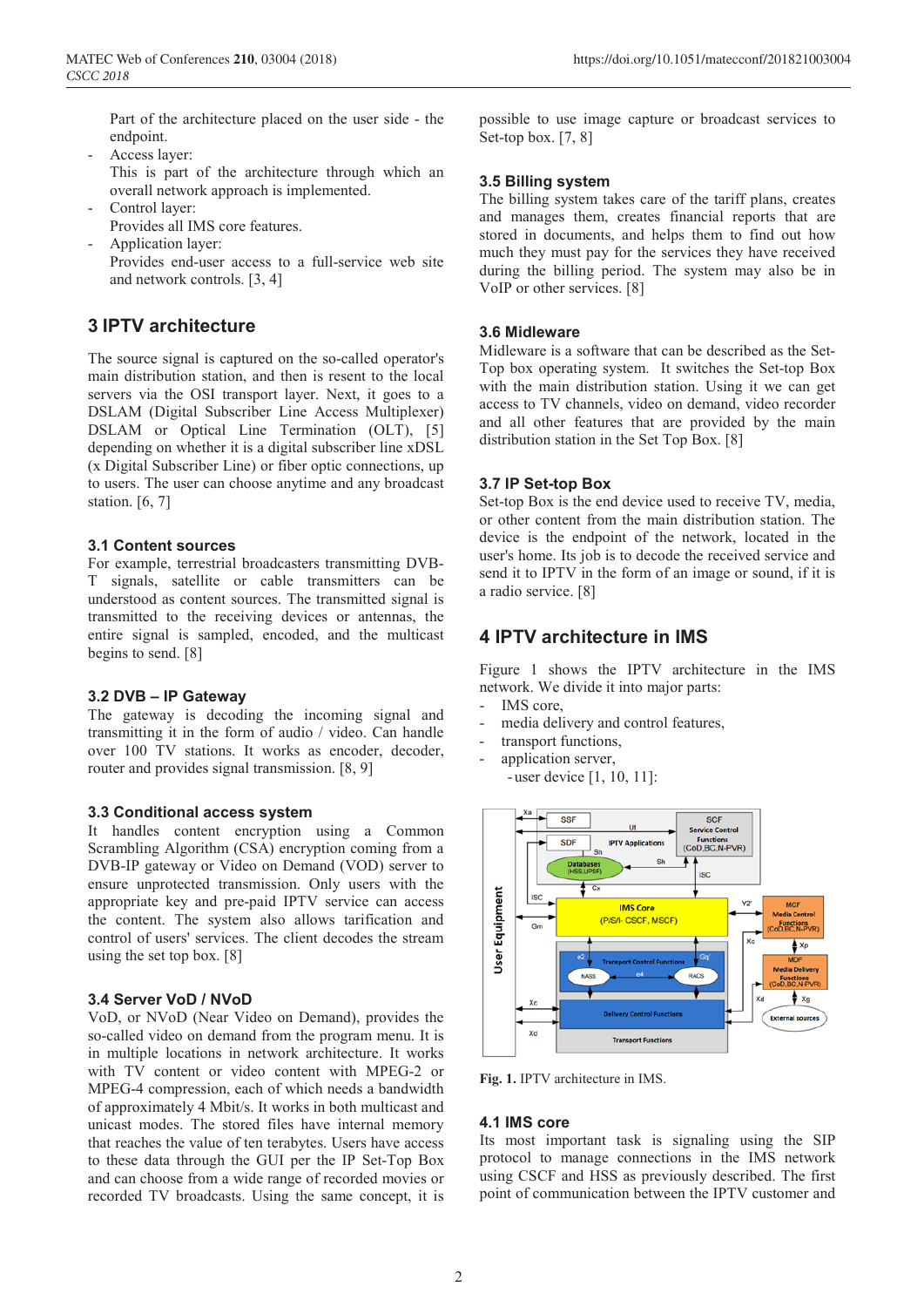the IMS through the Gm reference point is the P-CSCF. It guarantees transmission of signaling over the network and allocates resources for communication.

Another point is S-CSCF, where customers are registered or authenticated. S-CSCF cooperates with HSS via the Cx reference point, HSS stores customers' data and provides them when needed. [12]

I-CSCF communicates with the S-CSCF and requests information from the HSS, which then selects and assigns the appropriate S-CSCF to the customer. [10, 13]

#### **4.2 Media Control Functions**

Starajú sa o ochranu stiahnutého obsahu. Media Control Functions (MCF) are control functions, the main function of which is the monitoring and management of MDF (Media Delivery Functions). MDF creates reports about its status for MCF. MDF functions are responsible for delivering multimedia content to the customer, enabling the storage of media content if requested by the customer. They take care about the downloaded content. [10]

#### **4.3 Delivery and media control functions**

Transport functions work under the supervision of two RACS subsystems (Resource Admission Control Subsystem) and NASS (Network Attachment Subsystem).

The RACS is a resource management and input control subsystem. Used to perform access control, it is responsible for reserving the bandwidth for both multicast and unicast in the backbone networks. It also uses the Network Address Translation (NAT) protocol to transfer network addresses when the network passes from private to public. The RACS communicates with the IMS through the Gq reference point. NASS is a network connection subsystem. It is reminiscent of a DHCP server because, just like DHCP, NASS also assigns IP addresses. Using information provided by the HSS, it authorizes customer access to the network. With IMS core, the subsystem communicates via the e2 reference point and provides IMS signaling messages. NASS also communicates directly with the RACS through the e4 reference point and exchanges user profile information. [10]

#### **4.4 Application server**

The application server takes care of providing services such as IPTV. Every user is stored in the HSS and all information about what services the user has at his disposal. [1, 10]

#### **4.5 User equipment**

By user device, each end device that delivers the service to a customer, whether it is a VoIP service or an IPTV, is meant. Specifically, in IPTV is the most commonly used like end device set-top box or personal computer.

# **5 Design of an IPTV network architecture**

In our paper, we designed a network visible in the figure 2, which has the role of receiving IPTV broadcasting. The core of the network is the DVB-T2 Evolveo Mars USB tuner that provides us to capture and subsequent distribution of DVB-T broadcasts. The core of the network is a virtual server running Linux Mint 18.1 Cinnamon, running on VirtualBox on a computer running Windows 7.



**Fig. 2.** The architecture of the proposed test network.

On the server, we installed the necessary driver that enabled us to communicate with the USB tuner. We needed to test the functionality of the device. The Wscan program is used to test the device. Figure 3 shows how W-scan searches for individual frequencies. If there is a service on a given frequency, whether it is a TV or a radio station, W-scan will show the exact type of modulation used in the broadcast. In our case, W-scan services were found at 482,000 Hz and QAM\_64 modulation was used. At frequencies where only time is available, no broadcast services were found.

| File Edit View Terminal Tabs<br>Help               |
|----------------------------------------------------|
| 198500: (time: 00:21)                              |
| 205500: (time: 00:26)                              |
| 212500: (time: 00:32)                              |
| 219500: (time: 00:38)                              |
| 226500: (time: 00:44)                              |
| Scanning BMHz frequencies                          |
| 474000: (time: 00:53)                              |
| 482000: (time: 01:01) (time: 01:03) signal ok:     |
| OAM AUTO f = 482000 kHz I999B8C999D999T999G999Y999 |
| new transponder:                                   |
| (QAM_64 f = 778000 kHz I999B8C23D0T8G4Y0) 0x405A   |
| 490000: (time: 01:17) (time: 01:18) signal ok:     |
| QAM_AUTO f = 490000 kHz I999B8C999D999T999G999Y999 |
| Info: no data from NIT(actual)                     |
| 498000: (time: 01:33) (time: 01:35) signal ok:     |
| 0AM AUTO f = 498000 kHz I999B8C999D999T999G999Y999 |
| Info: no data from NIT(actual)                     |
| 506000: (time: 01:50)                              |
| 514000: (time: 02:21)                              |
| 522000: (time: 02:32)                              |
| 530000: (time: 02:42)                              |
| 538000: (time: 02:50)                              |
| 546000: (time: 03:00)                              |
| 554000: (time: 03:12)                              |
| 562000: (time: 03:21)                              |
| 570000: (time: 03:31)                              |
| 578000: (time: 03:39)                              |
| 586000: (time: 03:47)                              |

**Fig. 3.** W-scan multiplexes crawling.

Using the W-scan program, we can set the country we are in, as well as which multiplexes we will search for the country. Multiplexes are in other words channels with predefined frequency. Each channel has a different frequency. For DVB-T, in Slovakia, it is possible to broadcast channels from 177.5 MHz – channel 5 to 858 MHz, representing channel 69.

In the Bratislava Region, it is possible to tune into 3 multiplexes, specifically on the 522 MHz channel 27,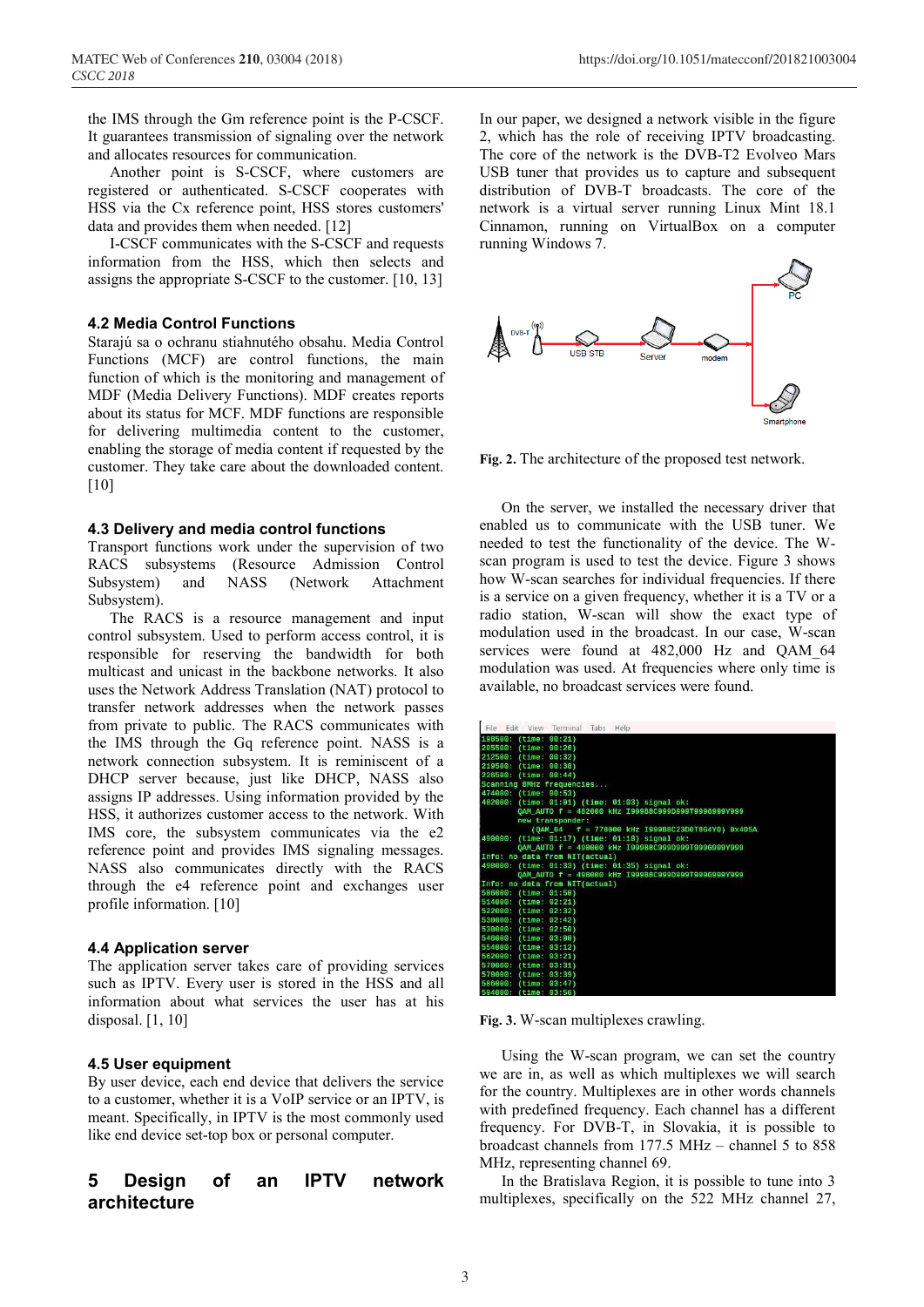offering STV1, STV2, STV1 HD, STV2 HD channels, on a 658 MHz channel 44 with WAU, TV LUX, TV8 and channel 75 with a frequency of 754 MHz with stations Infokanál, TV JOJ, JOJ Plus, Barrandov family and TA3.

Consequently, we needed to record the received signal. Because W-scan does not show what services are available on the available channels, we needed to install TV-HeadEnd. TV-HeadEnd is a program that allows you to search for different types of broadcasts, such as satellite, cable, terrestrial, or IPTV. It also allows you to create users and manage your network. Each user can have limited access to services depending on which settings we allow users to use. To preview the functionality of the network, we have enabled all the services provided. With TV-HeadEnd, a local server with an IP address is created as the computer's address and 9981 port is accessed. Then, using the IP address and the accessed port, the user logs in with the name and password to the server. Figure  $\overline{4}$  shows the program's configuration interface as well as the IP address and port in this case 10.14.0.253:9981.

| $\bigwedge$ HTS Tyheadend 4.0.9-16 $\bigvee$ +                                                                              |            |             |  |
|-----------------------------------------------------------------------------------------------------------------------------|------------|-------------|--|
| $\leftarrow$ 0 $P$ 10.14.0.253.9981/extjs.html?                                                                             | C Q Search | ☆ 自 ↓ 令 ▽ 三 |  |
| Ed Electronic Program Guide ( 4) Digital Video Recorder ( 3 Configuration ( 3 Status   4) About   Logged in as ims (loggut) |            |             |  |
| Coneral Access Entries 10 DVB Inputs 15 Channel / EPG   15 Stream   O Recording   2 CAs   GE Debugging                      |            |             |  |
| <b>Las TV adapters</b> A. Networks 29 Muxes <b>CO</b> Services <b>CO</b> Mux Schedulers                                     |            |             |  |

| Fig. 4. TV-HeadEnd Environment. |  |
|---------------------------------|--|
|---------------------------------|--|

It is also possible to see in figure 4 that we are in the configuration section which has its subsections. The first and probably the most important subsection is the subsection TV Adapters, which allows us to select the source of the incoming TV signal. We have chosen our USB tuner to receive terrestrial broadcasting as a signal source. Subsequently, we created a virtual network called IMS. It was needed to connect this network to the selected TV adapter. After connecting the adapter and the network, we have set multiplexes with the channels mentioned above in the network that will be monitored during the run. Figure 5 shows the multiplexes and the final state after their searching. We can note that multiplexes with a frequency of 522 and 778 MHz are reported to fail. The reason is that the tuner did not have sufficient signal quality at 522 MHz and 778 MHz did not transmit any stations in the Bratislava region, but the frequency is functional in the Nitra region, where we

tested the network for the first time with the intention of tuning regional television.

|                       |                               | $\leftarrow$ (i) $P$   10.14.0.253:9981/extjs.html?                                             |                                        | C Q Search   |                     | ☆ 白             |                   |   |                         | ᆖ              |
|-----------------------|-------------------------------|-------------------------------------------------------------------------------------------------|----------------------------------------|--------------|---------------------|-----------------|-------------------|---|-------------------------|----------------|
|                       |                               | Electronic Program Guide 4, Digital Video Recorder & Configuration                              |                                        |              | <b>Car Status</b>   | <b>43</b> About | Logged in as ims. |   | (logout)                |                |
|                       |                               | CAS Carenal Access Entres 100 DVB Inputs 20 Charnel / EPG 28 Steam 2 Recording CAs Ca Debugging |                                        |              |                     |                 |                   |   |                         |                |
|                       | We TV adapters   28. Networks | <b>CH Muxes</b>                                                                                 | [C] Services <b>[C]</b> Mux Schedulers |              |                     |                 |                   |   |                         |                |
|                       |                               | Co Save 20 Union 2 Add 2 Deline 2 Em Hide: Parent disabled y.                                   |                                        |              |                     |                 |                   |   |                         | <b>Ed Help</b> |
|                       | Play Ena EPG Scan             | Network                                                                                         | Name -                                 |              | One Tra Scan Status | Scan Result     |                   |   | # Si # C AC-3 Detection |                |
| <b>V</b><br>Play      | Enable (auto)                 | ims                                                                                             | 522MHz                                 | 655 655 IDLE |                     | FAIL            | o                 |   | Standard                |                |
| <b>D</b><br>Pin       | Enable (auto)                 | ims.                                                                                            | 754MHz                                 | 889 258 IDLE |                     | OK:             | 5                 | 5 | Standard                |                |
| $\mathcal{G}$<br>Play | Enable (auto)                 | ame.                                                                                            | 778MHz                                 | 889 258 IDLE |                     | FAIL            | o                 | o | Standard                |                |
|                       |                               |                                                                                                 |                                        |              |                     |                 |                   |   |                         |                |
|                       |                               |                                                                                                 |                                        |              |                     |                 |                   |   |                         |                |

**Fig. 5.** The result of multiplexing.

After searching for all the multiplexes, we had 5 TV stations - TV JOJ, JOJ Plus, Barrandov family, TA3 and Infokanál. The number of stations found depends on the quality of the received signal. This can be affected by the antenna's quality and type, weather, antenna position, and distance from the transmitter.

After searching, we needed to map all the stations. The mapping serves to assign the name and serial number to the TV stations you are looking for, as well as to create a hyperlink to the station. These hyperlinks we created and later were used to create a TV list that is accessed through our private network, for example through VLC media player. Each received TV station provides an EPG list as well as a teletext feature that gives us information about ongoing broadcasts, such as the year of production of the movie or the broadcast program, the direction information, the duration of the broadcast, the next broadcast program, etc. Unfortunately, the not available in VLC, but EPG is supported.

We can use almost every device with monitor and Internet access to monitor the stations. In our network, we tried to receive broadcast on a mobile device, on a smart TV and personal computer.

With open source VLC player, we were able to track mapped stations with every device connected to the private network.

Figure 6 shows how the created hypertext addresses appear in the m3u list.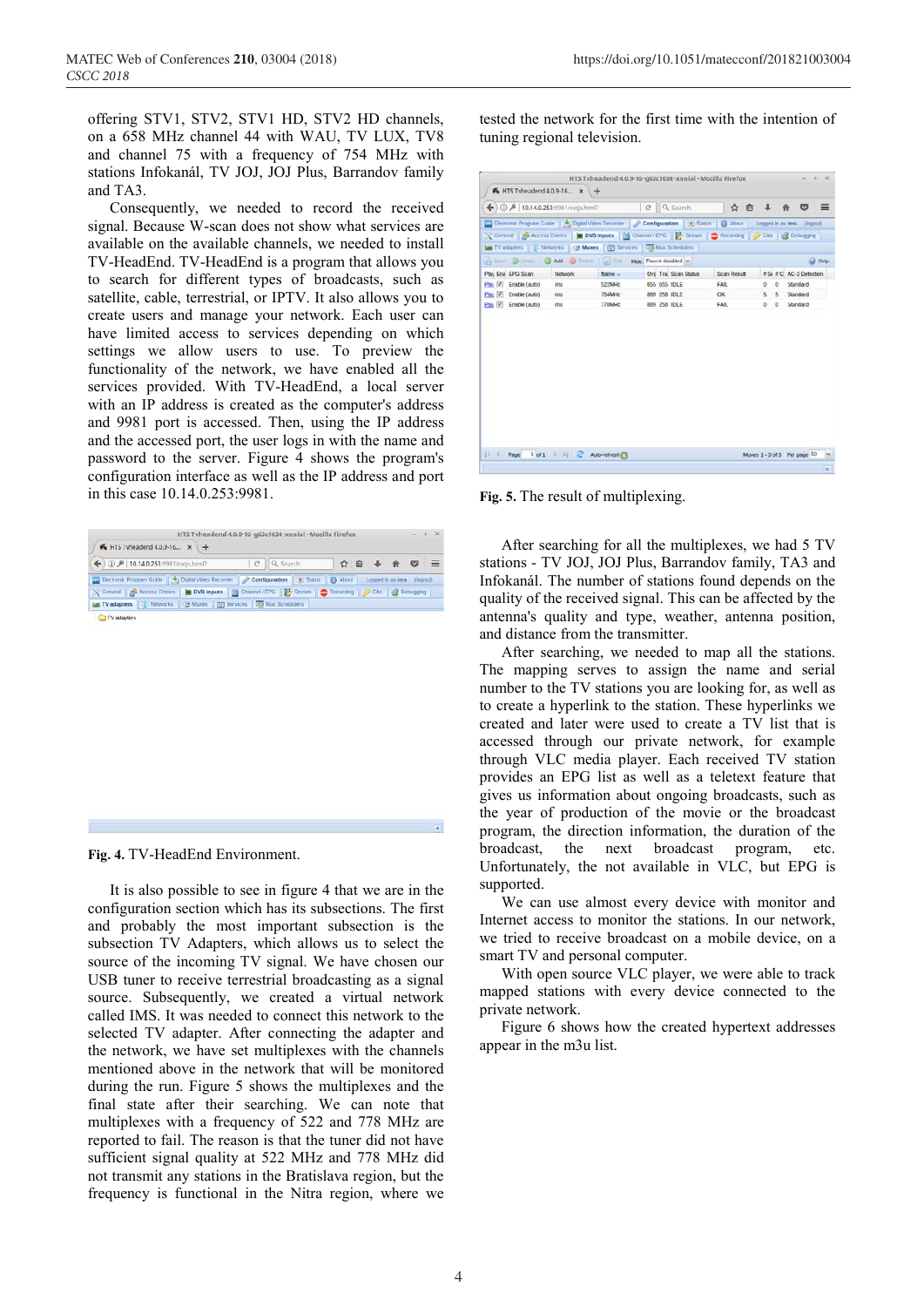| #EXTM3U                                                     |  |
|-------------------------------------------------------------|--|
| #EXTINF: -1. Barrandov FAMILY                               |  |
| http://10.14.0.253:9981/stream/channelid/364531326?ticket=  |  |
| 3BF48EA7541835607FB472A62292B818B1CE74AF&profile=matroska   |  |
| #EXTINF: -1. Infokanal                                      |  |
| http://10.14.0.253:9981/stream/channelid/983038550?ticket=  |  |
| 140A25EF43394A64565D3F84D9AF85028F2AC212&profile=matroska   |  |
| &profile=matroska                                           |  |
| #EXTINF: -1, JOJ Plus                                       |  |
| http://10.14.0.253:9981/stream/channelid/1224964305?ticket= |  |
| 692548B7FAB4675BA97D788B96928F789F705991&profile=matroska   |  |
| $\#$ EXTINF: $-1$ , TA3                                     |  |
| http://10.14.0.253:9981/stream/channelid/1296410441?ticket= |  |
| 5F9AAFEA3B8AAAE5C668FDD2A239DA3D7C8869B3&profile=matroska   |  |
| #EXTINF: -1, TV JOJ                                         |  |
| http://10.14.0.253:9981/stream/channelid/2042023597?ticket= |  |
| 00730FDF3DE703572AE40A68FDEB0649B0A292E2&profile=matroska   |  |

| Fig. 6. List of TV stations after mapping in hypertext |  |  |
|--------------------------------------------------------|--|--|
| format.                                                |  |  |

After running the list in the VLC media player, we found that even though we had the highest quality of the received signal, IP broadcasting had in some cases very low quality. This issue was mainly about HD stations, Jednotka HD and Dvojka HD, which we tested in the Nitra region when searching for regional stations. The whole problem is caused by the lack of bandwidth supported by TV-HeadEnd, so viewing in HD is almost impossible. For the comparison, figure 7 shows the SD transmission on the left side and the HD transmission on the right. While SD transmission is clean with minimal quality problems, HD transmission is sometimes just a green screen without sound.



**Fig. 7.** Compare SD with HD.

Figure 7 also shows a rectangular image. The image shows an accurate view of what a large error occurs when many packets are lost, damaged, or not transmitted and discarded during transmission. The green area is the effort of the program to fill empty spaces that could not be delivered. However, as it is a lot, it seems earlier, as if the program tried to fill the green area with the received packets.

# **6 Comparing quality of service**

Finally, we compare the quality of service provided by our network at the maximum load. As we saw in Figure 7, our network managed to send a high-quality signal when it was an SD transfer while it failed completely to send HD transmission. We tested on the network how it works under the burden of transmitting SD stations. Software D-ITG can simulate network load. It is needed to set the packet expedition interval exponentially, because it best simulates a crash overflow. We concealed the phenomenon of Bottleneck. It occurs with excessive network load during peak hours of operation, is limited

by system capacity and is affected primarily by operating delays as well as hardware or software. [14, 15] Therefore, it is always necessary to consider and estimate how the network can be loaded at the peak of the network design and, accordingly, properly select switches and sufficiently high-performance hardware and high-quality software. The design will result in the full quality of the service, which is a key parameter in the provision of services, not just IPTV, but also others, such as VoIP, etc. The figure 8 and the figure 9 below show what defects occurred during the test overflow.



**Fig. 8** Deprecated of transfer by packet loss.



**Fig. 9.** Deprecation of transfer by packet loss and delays transmission.

By measuring, we have verified how the network load and delays significantly affect service quality. We have found that the most important step in designing a service in terms of quality is to ensure sufficient bandwidth for all users, as well as sufficient powerful software and hardware to take care of the distribution of the service.

# **7 Conclusion**

To compare the quality provided by our network, we can use the network provided by one of the biggest Slovak operator. This service has plenty of bandwidth, high-quality TV source, high-quality hardware, and software designed to deliver IPTV and guaranteed service quality. It can deal with more connected users than our network. Just as our network, compared service supports the recording function, the EPG function, the